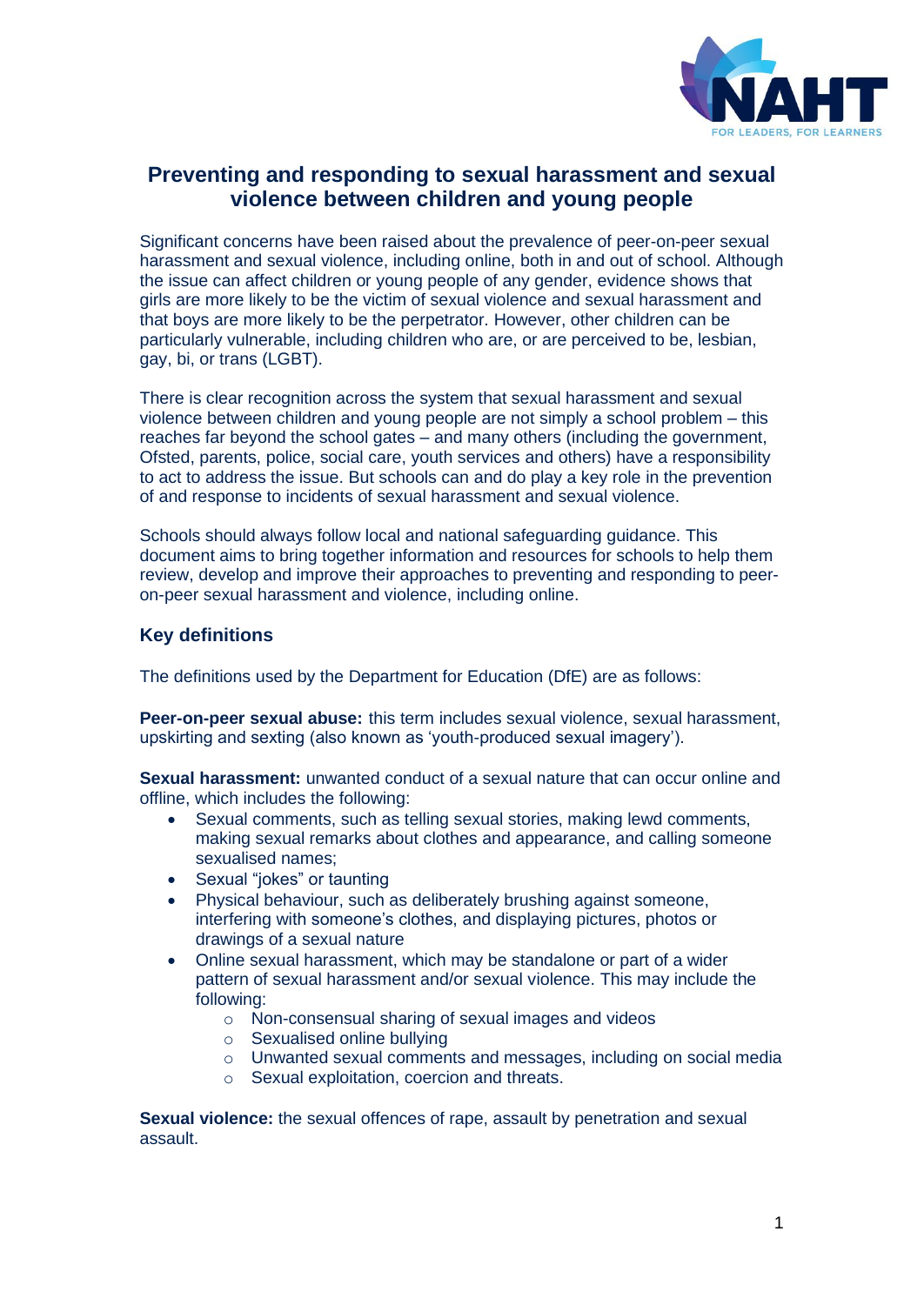

**Harmful sexual behaviour:** an umbrella term for problematic, abusive and violent sexual behaviours that are developmentally inappropriate and may cause developmental damage.

## **Context**

In 2016/17, the Women and Equalities Committee published a [report](https://publications.parliament.uk/pa/cm201617/cmselect/cmwomeq/91/91.pdf) on sexual harassment and sexual violence in schools. The evidence it gathered in its inquiry painted a concerning picture and criticised the government for having no coherent plan to provide the support and guidance schools wanted and needed to tackle the causes and consequences of sexual harassment and sexual violence.

The Contextual Safeguarding Network published a [briefing](https://www.csnetwork.org.uk/assets/documents/Beyond-Referrals-Two-Harmful-Sexual-Behaviour-in-Schools.pdf) in 2020 on harmful sexual behaviour in schools, presenting findings from a two-year study and considering the implications and resources for schools and multi-agency partners, including the key issue of a lack of reporting and the barriers children and young people face in disclosing incidents at school.

[Everyone's Invited](https://www.everyonesinvited.uk/about) was founded in June 2020, and since 8 March 2021, more than 15,000 anonymous testimonies have been submitted and shared on the website. These deeply concerning reports of sexual harassment and sexual violence, both in and out of school, prompted the government to ask Ofsted to undertake an immediate review of safeguarding policies in state and independent schools and colleges in relation to sexual abuse.

On 10 June 2021, Ofsted published its review [of sexual abuse in schools and](https://www.gov.uk/government/publications/review-of-sexual-abuse-in-schools-and-colleges/review-of-sexual-abuse-in-schools-and-colleges)  [colleges.](https://www.gov.uk/government/publications/review-of-sexual-abuse-in-schools-and-colleges/review-of-sexual-abuse-in-schools-and-colleges) The review included visits to 32 schools and colleges, with Ofsted speaking to more than 900 children and young people about the prevalence of peer-on-peer sexual harassment and sexual violence, including online, in their lives and the lives of their peers. It also spoke to leaders, teachers, governors, local safeguarding partnerships (LSPs) and parents. Ofsted is clear that this report should not be assumed to be a fully representative sample of all schools and colleges nationally. The report presents a picture of practice across participating schools and colleges, from which it has drawn conclusions.

This review highlighted how prevalent sexual harassment and online sexual abuse are for children and young people. For many young people, incidents are so commonplace that they see no point in reporting them. Ofsted heard from girls that sexual harassment occurs so frequently that it has become 'commonplace'. The frequency of these harmful sexual behaviours means that some children and young people consider them normal.

The review made recommendations for school and college leaders, multi-agency partners and the government.

The review recommended the following:

"School and college leaders should create a culture where sexual harassment and online sexual abuse are not tolerated, and where they identify issues and intervene early to better protect children and young people.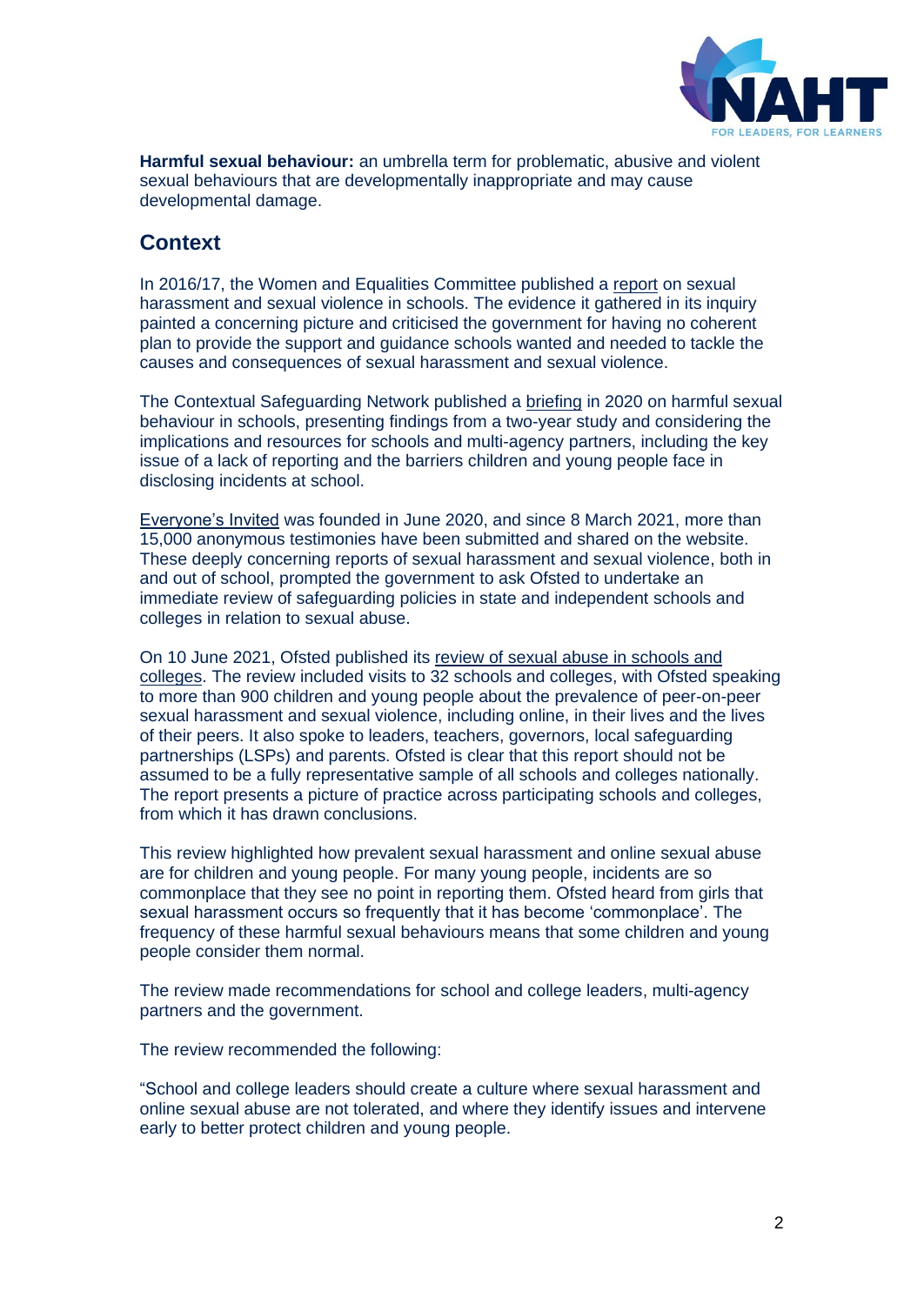

"In order to do this, they should assume that sexual harassment and online sexual abuse are happening in their setting, even when there are no specific reports, and put in place a whole-school approach to address them".

# **A whole-school approach**

A whole-school approach involves all parts of the school working together with a commitment to preventing and responding to harmful sexual behaviours. Within this is also the need to challenge negative influences and attitudes, gender stereotyping, and discriminatory or sexist language. It needs partnership working between senior leaders, governors, teachers and all school staff, as well as parents, carers and the wider community. This can include support from your local authority or academy trust, collaboration with other schools and working with local safeguarding partnerships.

Most schools will have elements of a whole-school approach in place; some may have a very well established approach, and others may need to do more to establish it. Regardless of where you are on this journey, the first step should be to review and assess your school's response to harmful sexual behaviours. This will enable you to identify strengths and weaknesses in your approach and prioritise actions that may need to be taken.

Although schools may feel under pressure to react quickly, any developments or changes to your approach must be considered, planned and communicated clearly. Taking time to consider what actions will have the desired impact in your setting will help to avoid any unintended consequences, which more immediate reactions sometimes have. You may wish to consider how you can reassure students, parents and staff that this issue is taken seriously by the school, what you have already in place, the available support and any plans you have to build on this.

The [Contextual Safeguarding Network](https://www.csnetwork.org.uk/en/beyond-referrals-levers-for-addressing-harmful-sexual-behaviour-in-schools) has created a range of resources for schools. Its website provides all the resources for schools to assess their response to harmful sexual behaviour (HSB) using a traffic-light tool for self-assessment.

The self-assessment tool supports you to review the following:

- **Systems and structures**: designated safeguarding lead's (DSL's) capacity, recording and referral pathways, peer-on-peer abuse, HSB policy and parental engagement.
- **Prevention**: staff training, relationships and sex education (RSE) and incident management.
- **Identification:** definitions, recording and tracking, resources and disclosure options
- **Response and intervention:** staff motivation, thresholds, response to incidents, the physical environment and external referrals
- **Cultural context:** prevalence, student disclosure, peer support, ethos, language and challenging normalisation

You can also find templates and guides for using a range of methods, including engaging with students, staff and parents, as well as reviewing policies and procedures and safeguarding logs.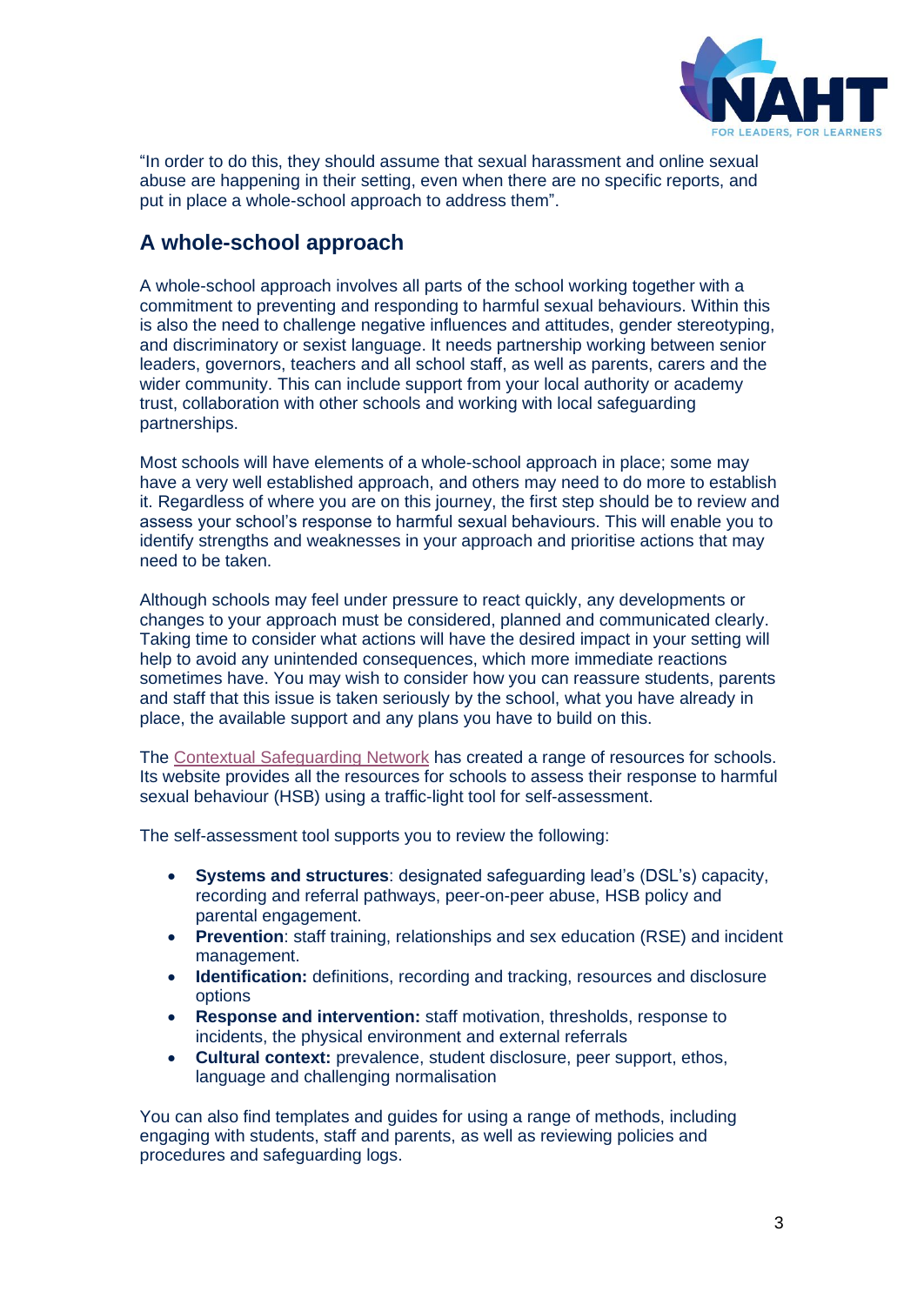

Using this self-assessment and the traffic light tool will enable you to identify priority areas for your school. The traffic light tool provides descriptors for what might be considered best practice in each area, and these can be used to guide the actions you plan to take.

There is a huge range of resources available to support schools in developing and improving the different aspects of their whole-school approach. We have highlighted some that members may find helpful below.

[UK Feminista](https://ukfeminista.org.uk/resources-hub/) provides a free staff online training course, guidance on taking a whole-school approach and resources for schools, including template strategies, policies and classroom activities tackling sexism.

Brighton & Hove's Equality and Anti-Bullying Schools Strategy Group has produced a [brief guide to challenging sexist and sexual language and bullying,](http://brightonandhovelscb.org.uk/wp-content/uploads/Challenging_sexist_language.pdf) which aims to support staff to challenge sexist and sexual language and gender stereotyping appropriately.

Stonewall has worked with UCL, Cardiff University and the University of Brighton to produce a training course, [gender in the classroom,](https://www.stonewall.org.uk/gender-classroom) which aims to equip teachers with the tools to understand and tackle harmful gender stereotypes in schools and colleges.

[Outside the box](https://equaliteach.co.uk/education/classroom-resources/outside-the-box/) is a resource from Equaliteach for those working with children and young people from early years through to key stage five. It offers a strategy to develop a whole-school approach committed to promoting gender equality and tackling sexism and sexual harassment.

[Opening doors](https://www.iop.org/sites/default/files/2019-02/opening-doors-countering-stereotyping.pdf) from the Institute of Physics is 'a guide to good practice in countering gender stereotyping in schools'. The report identifies barriers to countering gender stereotyping in schools and provides suggestions for best practice identified through visits to schools.

[Harmful sexual behaviour in schools](https://learning.nspcc.org.uk/training/harmful-sexual-behaviour-hsb-schools) is an online training course from the NSPCC designed to help educators develop the skills and knowledge necessary to recognise, report and record sexualised behaviour concerns.

[Redraw the balance](https://primaryfutures.org/campaigns/redraw/) is a Primary Futures campaign highlighting the prevalence of gender stereotypes even among primary age children. Primary Futures has also released [pre-recorded resources](https://primaryfutures.org/new-pre-recorded-resources-tackling-gender-stereotypes/) on tackling gender stereotypes, including pupil activity worksheets, a teacher guide and display slides.

## **Relationships, sex and health education (RSHE)**

In its recommendations, Ofsted highlights the need for "a carefully sequenced RSHE curriculum, based on the Department for Education's (DfE's) statutory guidance, that specifically includes sexual harassment and sexual violence, including online. This should include time for open discussion of topics that children and young people tell us they find particularly difficult, such as consent and the sending of 'nudes'."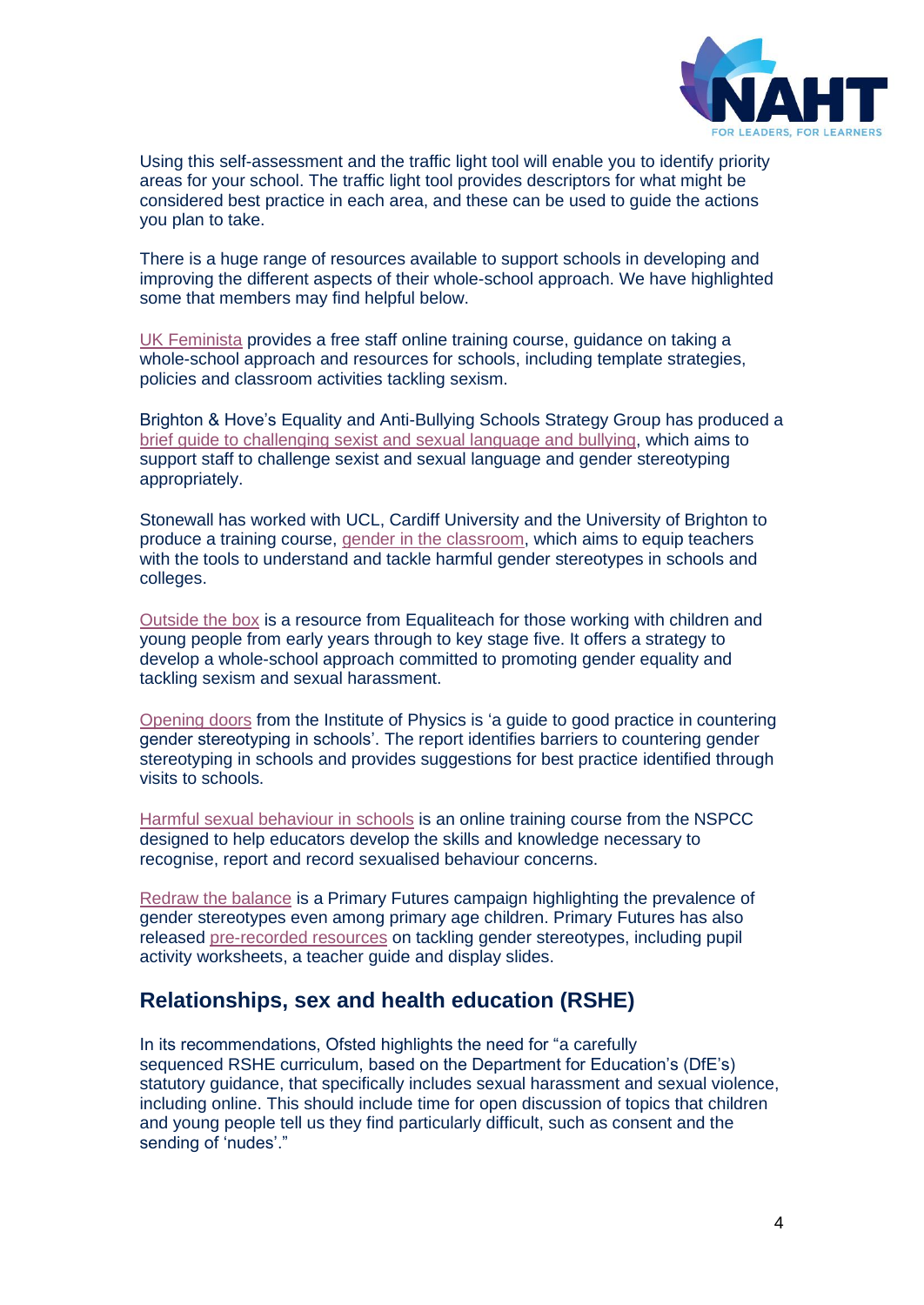

PSHE education is the school curriculum subject dedicated to supporting children and young people's safety and well-being. When delivered effectively and regularly, it can play a crucial part in preventing and addressing harassment and abuse as part of a whole-school approach.

Most of the PSHE education curriculum content is now compulsory since the introduction of [statutory relationships education/RSE and health education](https://assets.publishing.service.gov.uk/government/uploads/system/uploads/attachment_data/file/908013/Relationships_Education__Relationships_and_Sex_Education__RSE__and_Health_Education.pdf) (RSHE).

Safeguarding bodies were at the forefront of calling for this change, which allows schools the opportunity to prioritise PSHE education in a way that contributes to a culture of respect for others, creates a space in which challenging issues and questions can be addressed safely, and increases awareness and understanding of these issues and contributory factors.

#### **Being proactive as well as responsive**

It is important that PSHE education lessons are responsive to current events. Understandably, this is seen as an ideal context for addressing such issues as they arise in the public consciousness.

At the same time, lessons mustn't be reduced to a knee-jerk reaction to current events in the school or the world beyond the school gates. If limited to this purpose, then lessons become a forum for discussions around events and issues, but pupils lose their ability to develop the protective and preventative knowledge, understanding, skills and attributes that are at the heart of effective PSHE education.

The aim should be to ensure a carefully sequenced, spiral curriculum that revisits the relevant topic areas, each time extending and deepening the learning in an age and developmentally appropriate way. Although sexual harassment, abuse and violence would not be directly covered with young children, the foundations for this learning should be introduced from key stage one – including, for example, learning about the following:

- Asking, giving and not giving permission
- What makes a good friend?
- Boundaries and privacy
- Body parts that are private.

This essential foundation enables future learning on the signs of an unhealthy relationship, the effects of pornography, the concept of consent and so on, as pupils progress through the later key stages.

#### **Laying the foundations in primary schools**

In key stages one and two, teachers can begin to lay the foundations for respectful, consensual and healthy peer relationships as children grow. It is essential to ensure this content is planned and taught in an age and developmentally appropriate way, making use of baseline assessments, local data and guidance from planning documents, such as the [PSHE Association's](https://www.pshe-association.org.uk/curriculum-and-resources/resources/programme-study-pshe-education-key-stages-1%E2%80%935) programme of study and [programme](https://www.pshe-association.org.uk/curriculum-and-resources/resources/programme-builders-pshe-education-ks1-4)  [builders](https://www.pshe-association.org.uk/curriculum-and-resources/resources/programme-builders-pshe-education-ks1-4) to make decisions about what should be covered in each year group.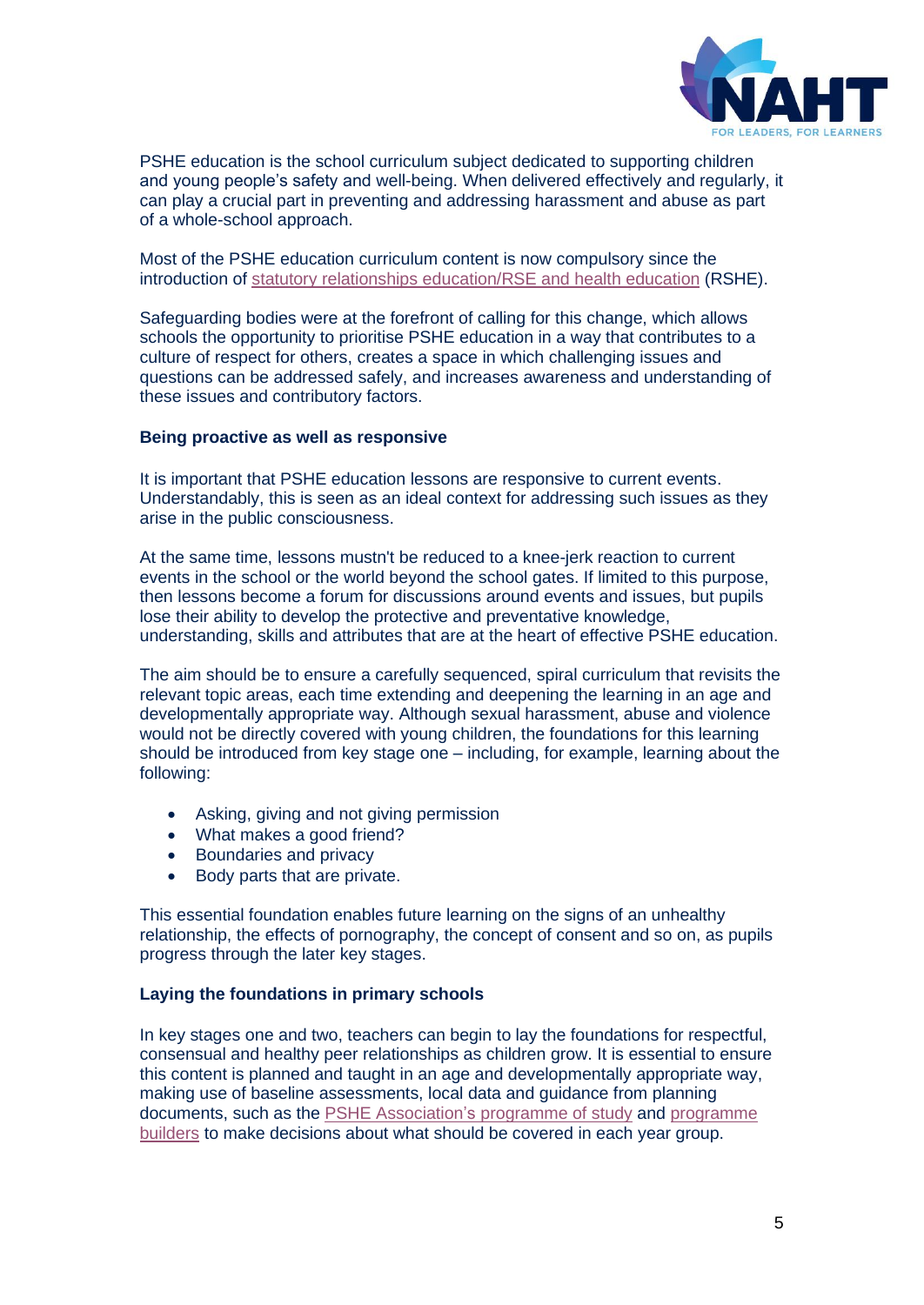

For example, statutory relationships education content in the primary PSHE curriculum should help pupils to explore the following:

- The characteristics of friendships, including mutual respect, truthfulness, trustworthiness, loyalty, kindness, generosity, trust, sharing interests and experiences, and support with problems and difficulties
- How to recognise who to trust and who not to trust, how to judge when a friendship is making them feel unhappy or uncomfortable, how to manage conflict, how to manage these situations and how to seek help or advice from others, if needed
- Practical steps they can take in a range of different contexts to improve or support respectful relationships
- That in school and in wider society they can expect to be treated with respect by others, and that in turn they should show due respect to others, including those in positions of authority.
- What a stereotype is, including gender stereotypes, and how stereotypes can be unfair, negative or destructive
- The importance of permission-seeking and giving in relationships with friends, peers and adults.

This understanding will support primary pupils' current safety while preparing them for specific learning about sexual harassment and sexual violence at the secondary phase.

### **Key stages three and four RSHE requirements directly addressing harassment and abuse**

The introduction of statutory RSHE represents an important milestone in ensuring all schools respond to the needs and concerns of young people, including the worrying prevalence of sexual harassment and violence.

The DfE's statutory relationships and sex education guidance identifies a wide range of relevant content in the secondary phase related to treating others respectfully, recognising unhealthy relationships and seeking support, including the following:

Respectful relationships, including friendships

- That some types of behaviour within relationships are criminal, including violent behaviour and coercive control
- What constitutes sexual harassment and sexual violence, and why these are always unacceptable.

## Online and media

- That specifically sexually explicit material (eg pornography) presents a distorted picture of sexual behaviours, can damage the way people see themselves in relation to others and negatively affects how they behave towards sexual partners
- What to do and where to get support to report material or manage issues online
- The impact of viewing harmful content.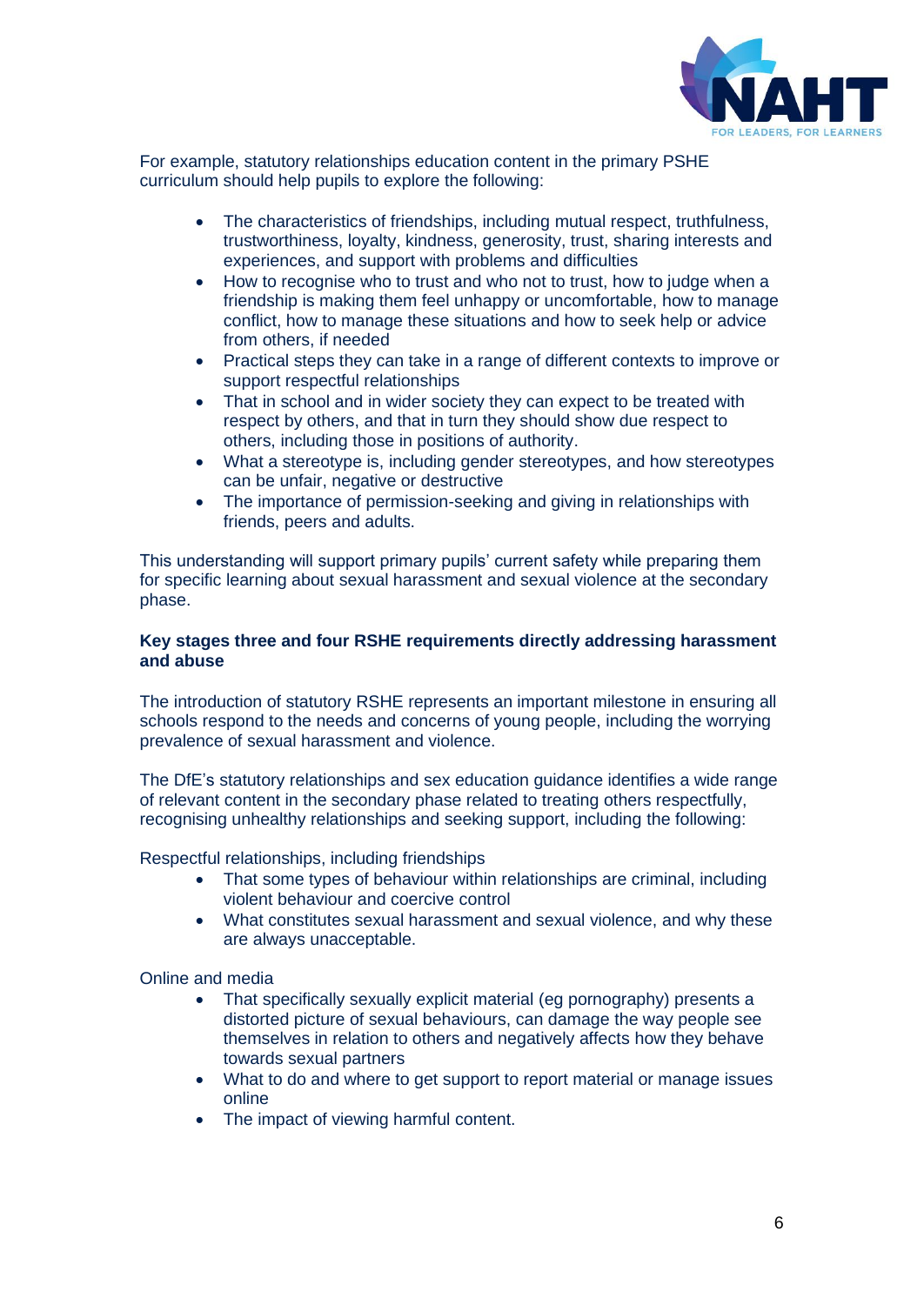

Being safe

- The concepts of and laws relating to sexual consent, sexual exploitation, abuse, grooming, coercion, harassment, rape, domestic abuse, forced marriage, honour-based violence and female genital mutilation; and how these can affect current and future relationships
- How people can actively communicate and recognise consent from others, including sexual consent, and how and when consent can be withdrawn (in all contexts, including online).

Intimate sexual relationships, including sexual health

- How to recognise the characteristics and positive aspects of healthy oneto-one intimate relationships, which include mutual respect, consent, loyalty, trust, shared interests and outlook, sex and friendship
- That there is a range of strategies for identifying and managing sexual pressure, including understanding peer pressure, resisting pressure and not pressurising others.

This statutory guidance provides schools with an outline of what they need to cover and the important knowledge that pupils should acquire. PSHE education must also equip pupils with the skills and attributes to apply this understanding in the real world. The [PSHE Association's](https://www.pshe-association.org.uk/curriculum-and-resources/resources/programme-study-pshe-education-key-stages-1%E2%80%935) programme of study and [programme builders](https://www.pshe-association.org.uk/curriculum-and-resources/resources/programme-builders-pshe-education-ks1-4) exemplify how to integrate the statutory content into a comprehensive PSHE education programme.

## **Staff training and choosing resources**

Understandably, teachers might lack confidence when teaching about sensitive issues such as sexual harassment and sexual violence. As with any complex topic in PSHE education, teachers must be given the training and pedagogical understanding to teach it well. For example, through establishing a safe learning environment with pupils before teaching takes place.

Ofsted's review also recognises the need for high-quality training for teachers delivering RSHE. There are many organisations offering training in this area, and your choice of training will depend on the needs of your staff. However, a good starting point might be to look at what is available from the [PSHE Association](https://www.pshe-association.org.uk/cpd-and-training) and [Sex Education Forum](https://www.sexeducationforum.org.uk/training-and-consultancy) who have significant expertise in this area of the curriculum. It may also be helpful to look at the DfE's [support and training materials for schools.](https://www.gov.uk/guidance/teaching-about-relationships-sex-and-health)

Teachers also need resources that they can trust and know have been assessed for their safe and effective approach to learning. The PSHE Association's quality assurance process takes a rigorous approach to assessing the suitability and effectiveness of teaching resources, and relevant resources include the following:

- Resources to support the Home Office's ['disrespect nobody'](https://www.pshe-association.org.uk/curriculum-and-resources/resources/disrespect-nobody-teaching-resources-preventing) and ['something's not right'](https://www.pshe-association.org.uk/curriculum-and-resources/resources/home-office-somethings-not-right-abuse-disclosure) campaigns
- Alice Ruggles Trust's [relationship safety](https://www.pshe-association.org.uk/curriculum-and-resources/resources/alice-ruggles-trust-relationship-safety-resource-0) resources
- Medway Public Health's materials on ['managing healthy and unhealthy](https://www.pshe-association.org.uk/curriculum-and-resources/resources/medway-public-health-directorate-managing-healthy)  [relationships'](https://www.pshe-association.org.uk/curriculum-and-resources/resources/medway-public-health-directorate-managing-healthy)
- University of Exeter's ['working out relationships'](https://www.pshe-association.org.uk/curriculum-and-resources/resources/working-out-relationships-ks4-lesson-plans) lesson plans.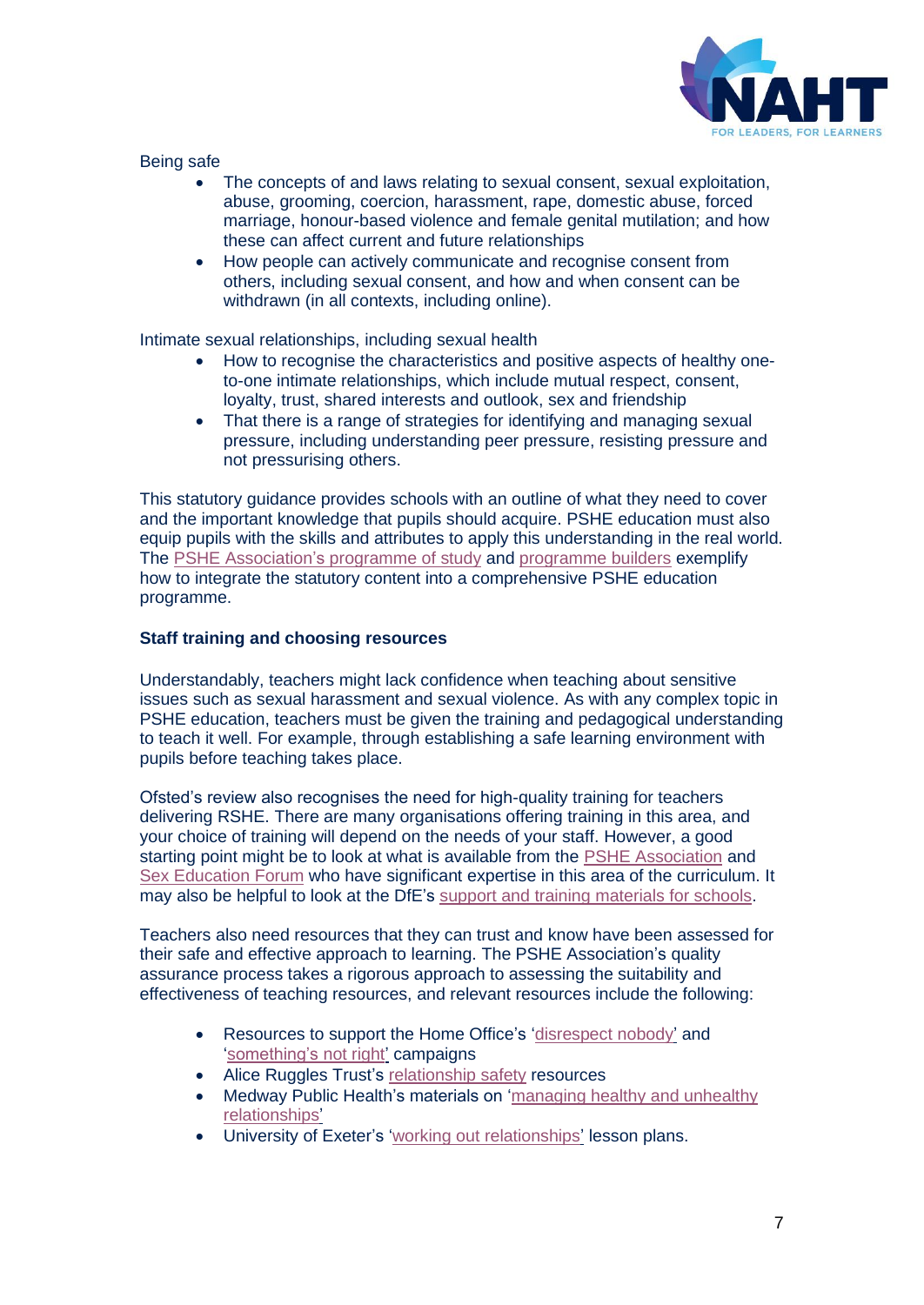

### **Complementary learning activities**

Learning in PSHE education lessons can be enhanced through other aspects of school life as part of the whole-school approach. These include assemblies, focus days and one-off events. But it is important to remember that such input should be used to enhance the taught curriculum, not to replace it.

Assemblies and one-off events can offer a vehicle for raising awareness of issues and can be memorable and impactful. However, the learning they provide may be negligible unless it is embedded in subsequent lessons.

It is also important to consider carefully whether a topic is appropriate to discuss in a setting such as an assembly, where the usual safe learning environment created in PSHE education lessons cannot be replicated. Pupils with increased vulnerability – or personal experiences of an issue – may find the content upsetting, and there will be limited opportunity to discuss issues raised.

It is only through carefully planned lessons that we can teach the knowledge and develop the understanding, skills and attributes that will support children and young people to build and maintain positive relationships, recognise unhealthy or abusive relationships, and keep themselves and others safe.

## **Online sexual harassment**

A whole-school approach to preventing and responding to harmful sexual behaviours, including sexual harassment and abuse, should cover offline and online behaviour. However, online sexual harassment can present different or additional challenges, and schools may want to develop their approach to it specifically.

Childnet International has written guidance for school leaders on online sexual harassment. [Online sexual harassment: understand, prevent and respond](https://www.childnet.com/ufiles/Guidance_for_Schools_Online_Sexual_Harassment.pdf) covers the following:

- Defining online sexual harassment and the behaviours it describes
- The impact of online sexual harassment
- The reasons behind online sexual harassment
- Statutory and legal responsibilities for schools and educational settings
- Preventative education
- Improving multi-agency working
- Responding to disclosures
- Increasing reporting among young people

Childnet also provides a wealth of relevant resources and support for young people, teachers, and parents and carers.

[Project deSHAME](https://www.childnet.com/our-projects/project-deshame) aims to tackle peer-based online sexual harassment by empowering local communities to work together to increase reporting among young people with the following resources:

• [Just a joke](https://www.childnet.com/resources/just-a-joke?utm_medium=email&utm_campaign=Project%20deSHAME%20Launch%20Event%20-%20April%201st&utm_content=Project%20deSHAME%20Launch%20Event%20-%20April%201st+CID_3d2990a742e78943754ab5dca0e07fda&utm_source=Campaign%20Monitor&utm_term=Click%20here) is an online sexual bullying teaching toolkit for use with 9 to 12 year-olds, which contains a teaching guide, lesson plans, practical activities and a quiz to run with young people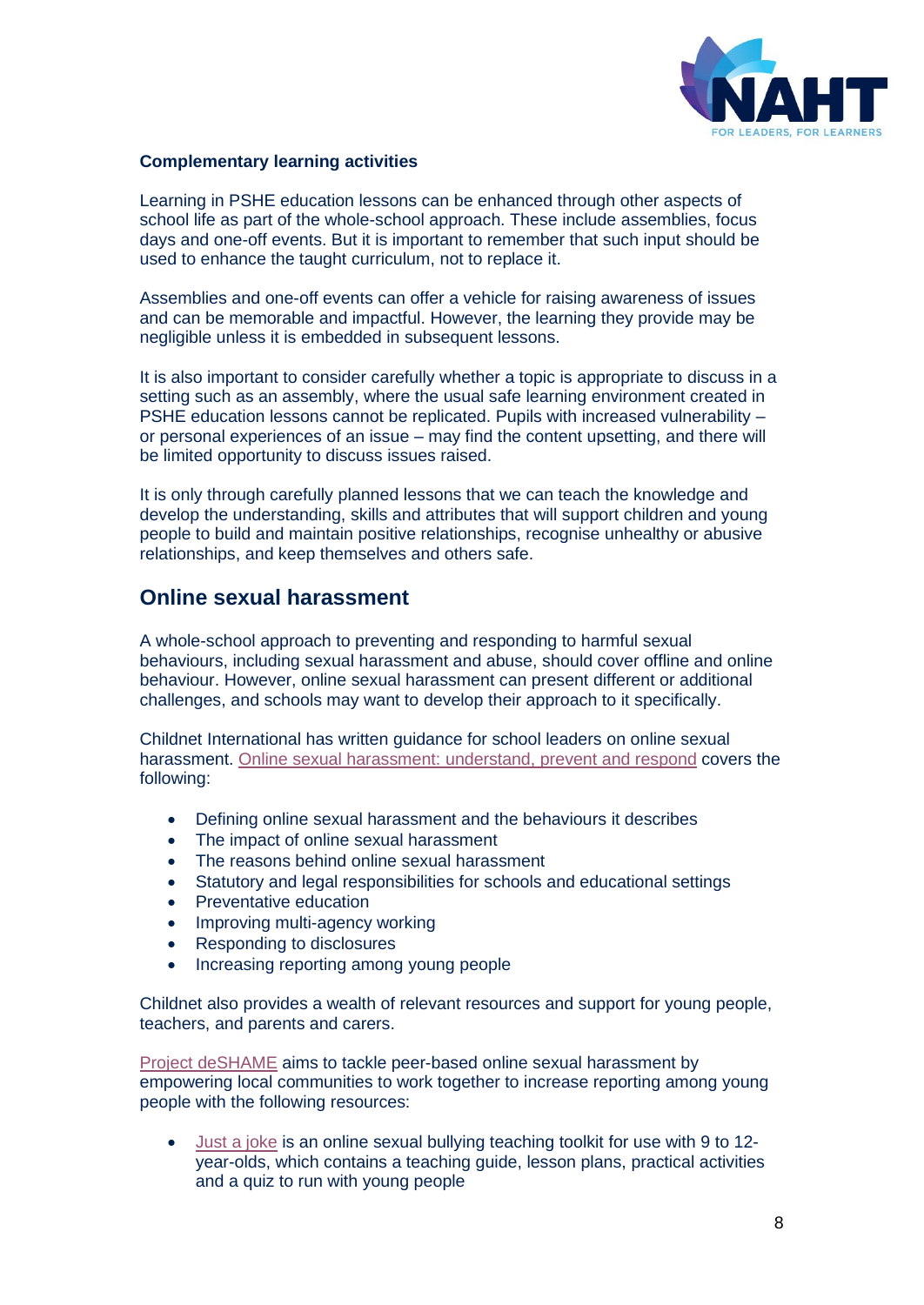

- [Step up, speak up!](https://www.childnet.com/resources/step-up-speak-up?utm_medium=email&utm_campaign=Project%20deSHAME%20Launch%20Event%20-%20April%201st&utm_content=Project%20deSHAME%20Launch%20Event%20-%20April%201st+CID_3d2990a742e78943754ab5dca0e07fda&utm_source=Campaign%20Monitor&utm_term=Step%20Up%20Speak%20Up%20toolkit) is a practical campaign toolkit to address the issue of online sexual harassment among young people aged 13 to 17
- [Online sexual bullying: advice for parents and carers of 9](https://www.childnet.com/resources/online-sexual-bullying-advice-for-parents-and-carers-of-9-12-year-olds) to 12-year-olds
- [Online sexual harassment: advice for parents and carers of 13](https://www.childnet.com/resources/online-sexual-harassment-advice-for-parents-and-carers-of-13-17-year-olds) 17-year-olds
- [Foster carers: advice for talking to 9](https://www.childnet.com/resources/online-sexual-harassment-advice-for-foster-carers) to 17-year-olds about online sexual [harassment](https://www.childnet.com/resources/online-sexual-harassment-advice-for-foster-carers)

The [UK Safer Internet Centre,](https://www.saferinternet.org.uk/advice-centre/teachers-and-school-staff) a partnership of three leading organisations, promotes the safe and responsible use of technology for young people. This is another reliable source of information, advice and resources to support schools to keep their pupils safe online.

# **Responding to incidents of sexual harassment and violence between children and young people**

The Everyone's Invited movement seeks to highlight an issue that has long existed. All schools, whether or not named in some of the allegations submitted to Everyone's Invited, will want to reassure students, parents and staff that this issue is taken seriously by the school and that you have, or will take, steps to manage allegations of peer-on-peer abuse.

Incidents of sexual harassment and sexual violence between children and young people may happen both inside and outside of school. Incidents outside of school may be more complex because they may involve pupils from other schools and so require collaboration between schools. In either case, if a pupil discloses they have been a victim of sexual harassment or sexual assault, or the school becomes aware in another way (for example, through their peers or social media), you should instigate your processes to respond to the allegation*.* 

## **What everyone should know**

Part five of the DfE's [keeping children safe in education,](https://www.gov.uk/government/publications/keeping-children-safe-in-education--2) the statutory guidance for schools and colleges, provides guidance about managing reports of child-on-child violence and sexual harassment.

You can find much more detail in the DfE's [advice](https://www.gov.uk/government/publications/sexual-violence-and-sexual-harassment-between-children-in-schools-and-colleges) on sexual violence and sexual harassment between children in schools and colleges.

Some of the key points are as follows:

- The importance of pre-planning, effective training and effective policies regarding child-on-child sexual violence and sexual harassment
- The importance of reassuring any victim coming forward that you will take their allegations seriously, support them and keep them safe
- Effective safeguarding practice includes not promising confidentiality when a child makes an allegation
- Recognition that a child may choose anyone in the school to disclose to, and therefore, all staff should receive appropriate training
- Staff should be non-judgemental, not ask leading questions, be supportive and respectful, and use open questions
- The best time to make a record of the details of the report is after the child has finished, and then immediately write up a thorough summary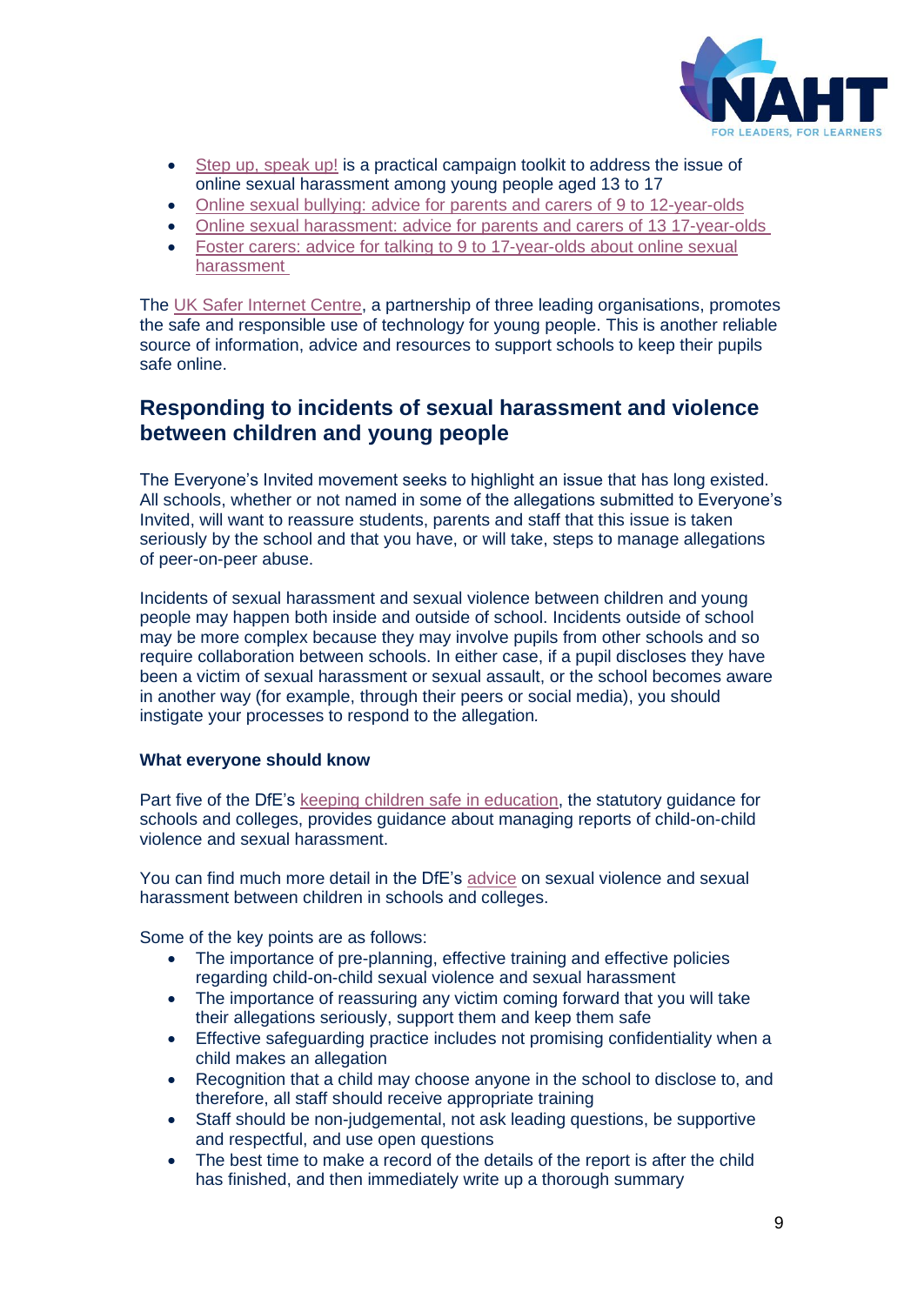

- You should express no personal opinions in the report
- If the designated leader is not present at the meeting, you should inform them of it as soon as possible.

For useful training on the above, schools could also use the NSPCC's resource called [let children know you're listening.](https://learning.nspcc.org.uk/research-resources/2019/let-children-know-you-re-listening)

#### **Dealing with allegations of peer-on-peer abuse**

When a school receives an allegation of peer-on-peer sexual violence and harassment, it can be a source of great anxiety for all concerned. You might well have to deal with angry and deeply upset parents of both the alleged victim and alleged perpetrator. A cool head is required, and you must seek and adhere to guidance and support from appropriate authorities.

If appropriate, contact your local authority safeguarding team, the NSPCC's helpline for professionals (call 0808 800 5000) and NAHT's advice team (call 0300 30 30 333 and select option 1) to discuss the case and assess what the appropriate actions to take are.

#### **Practical steps**

If you receive reports in relation to current students, then part five of [keeping children](https://www.gov.uk/government/publications/keeping-children-safe-in-education--2)  [safe in education](https://www.gov.uk/government/publications/keeping-children-safe-in-education--2) sets out how schools and colleges should manage this. This guidance also incorporates the DfE's advice on [sexual violence and sexual](https://www.gov.uk/government/publications/sexual-violence-and-sexual-harassment-between-children-in-schools-and-colleges)  [harassment between children in schools and colleges,](https://www.gov.uk/government/publications/sexual-violence-and-sexual-harassment-between-children-in-schools-and-colleges) and this will be a key document to understand the steps you should take. All reports should be dealt with on a case-by-case basis, and given their high-profile nature, we would recommend your DSL rather than the deputy leads this. As they would ordinarily do, they should ensure they follow the requirements of the statutory guidance and DfE's advice mentioned above.

If you receive reports where the alleged perpetrator has left (or never attended) your setting, then it is not possible to carry out a proper investigation into a report of sexual assault or sexual harassment. The focus here must be on supporting the child that has made the allegation, including support in reporting the incident to the police if appropriate.

Where allegations have been made anonymously, it is very difficult to take these forward. We would recommend getting specific legal advice from your providers in relation to the steps you should take. However, some general principles, in addition to getting legal advice, about specific steps you should take should be considered:

• Has more than one allegation been made? If so, do they provide you with any information to increase the safety of children in the school? For example, if the incidents have taken place in a badly lit or inaccessible area of the school, swift action to resolve this or limit children's access can be taken without the need to understand whether or not the allegations are true. These sorts of steps should also be taken where a report is not anonymous to limit the risk of future harm. Moreover, even if your school hasn't received reports, consideration can be given to site safety in relation to the risk of sexual assault.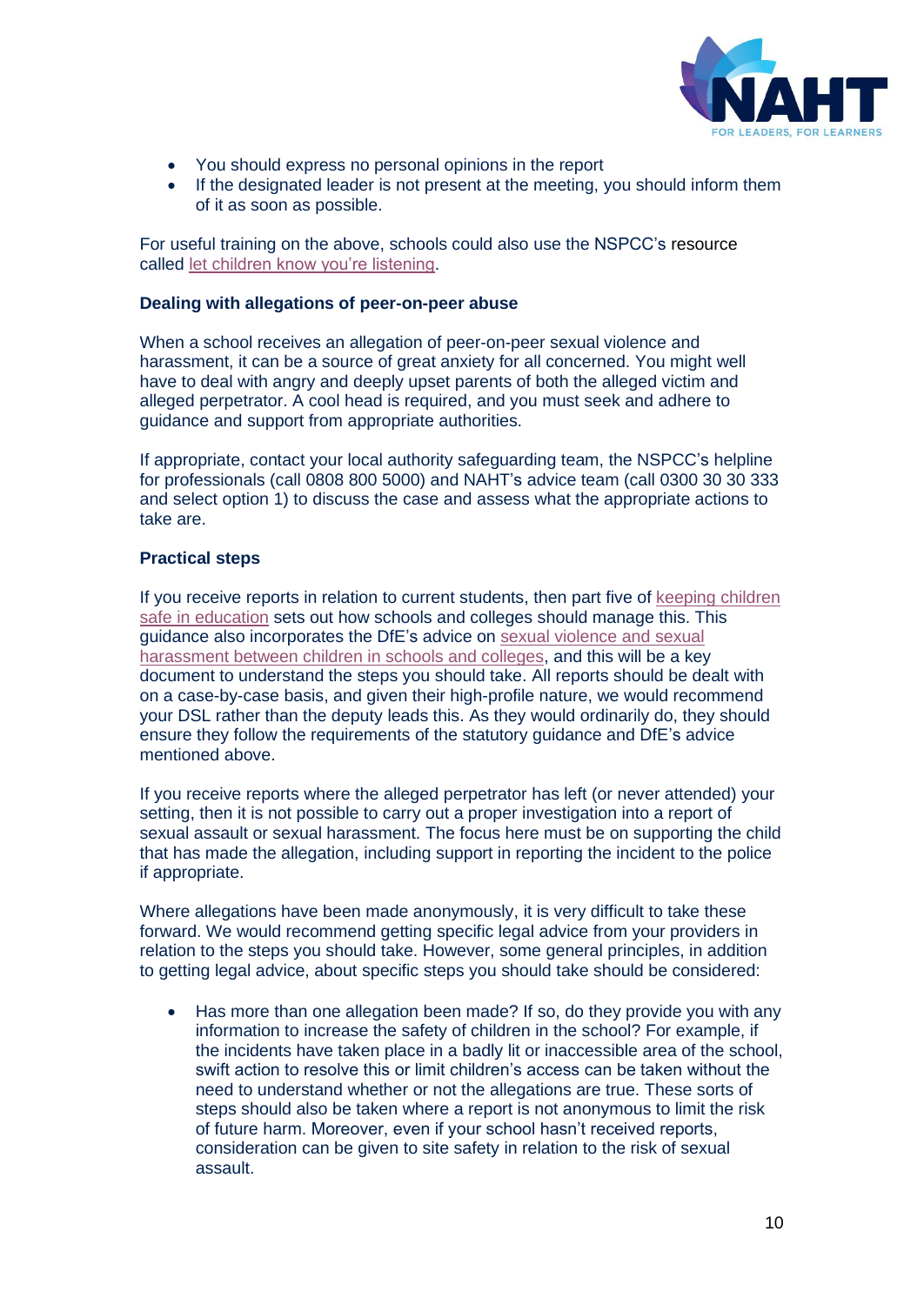

- Can information be given to the children to encourage reporting on a nonanonymous basis? Does this mean a culture change in the school? Again, this step will be helpful even if no allegations have been made in relation to your school.
- A review of safeguarding policies and procedures (safeguarding and child protection, online safety and acceptable use, anti-bullying, behaviour and discipline, and risk assessment of pupils' welfare) and codes of conduct should take place. In particular, we would recommend ensuring that the new NSPCC helpline created to support potential victims of sexual harassment and abuse in educational settings be referenced, and that your arrangements for the management of peer-on-peer abuse and for listening to pupils are clear. This will also be an important step where reports have not been anonymous or, indeed, where your school hasn't had any reports made.
- Review the training provided to staff because all staff should be trained to manage a report. Is it effective in ensuring that staff are confident about how to manage disclosures effectively? Do you have a system in place to measure the outcomes of this training so that you can demonstrate that staff had good knowledge of the issues, rather than just that they attended the training? Does it take account of any updated local safeguarding partner advice? Again, this is just good practice, but perhaps greater resources can be allocated to this where you have received anonymous reports.
- Review the arrangements in place to hear your 'pupils' voice' we recommend a range of available options are put in place.
- A review of the school's safeguarding culture. How is this established and measured? Is inappropriate behaviour challenged and action taken?

As a general point, we strongly recommend taking legal advice in this area if accusations of any kind have been made to ensure you're taking all appropriate steps and any decisions you make can be justified if needed.

#### **Risk assessments**

In all cases of sexual violence, there will be an immediate call for the school to produce a risk and needs assessment.

For reports of sexual harassment, you should consider the need for a risk assessment on a case-by-case basis. When establishing the appropriate response to an act of sexual harassment, it would be worth looking at the [harmful sexual](https://learning.nspcc.org.uk/research-resources/2019/harmful-sexual-behaviour-framework)  [behaviour framework,](https://learning.nspcc.org.uk/research-resources/2019/harmful-sexual-behaviour-framework) which uses professor Simon Hackett's proposed continuum model to demonstrate the range of sexual behaviours presented by children, and also considering Brook's [sexual behaviour traffic light tool.](https://www.brook.org.uk/training/wider-professional-training/sexual-behaviours-traffic-light-tool/)

A needs and risk assessment should consider the following:

- The victim, especially their protection and support
- The alleged perpetrator
- All other children (and adult students and staff when appropriate).

You should record and regularly review risk assessments.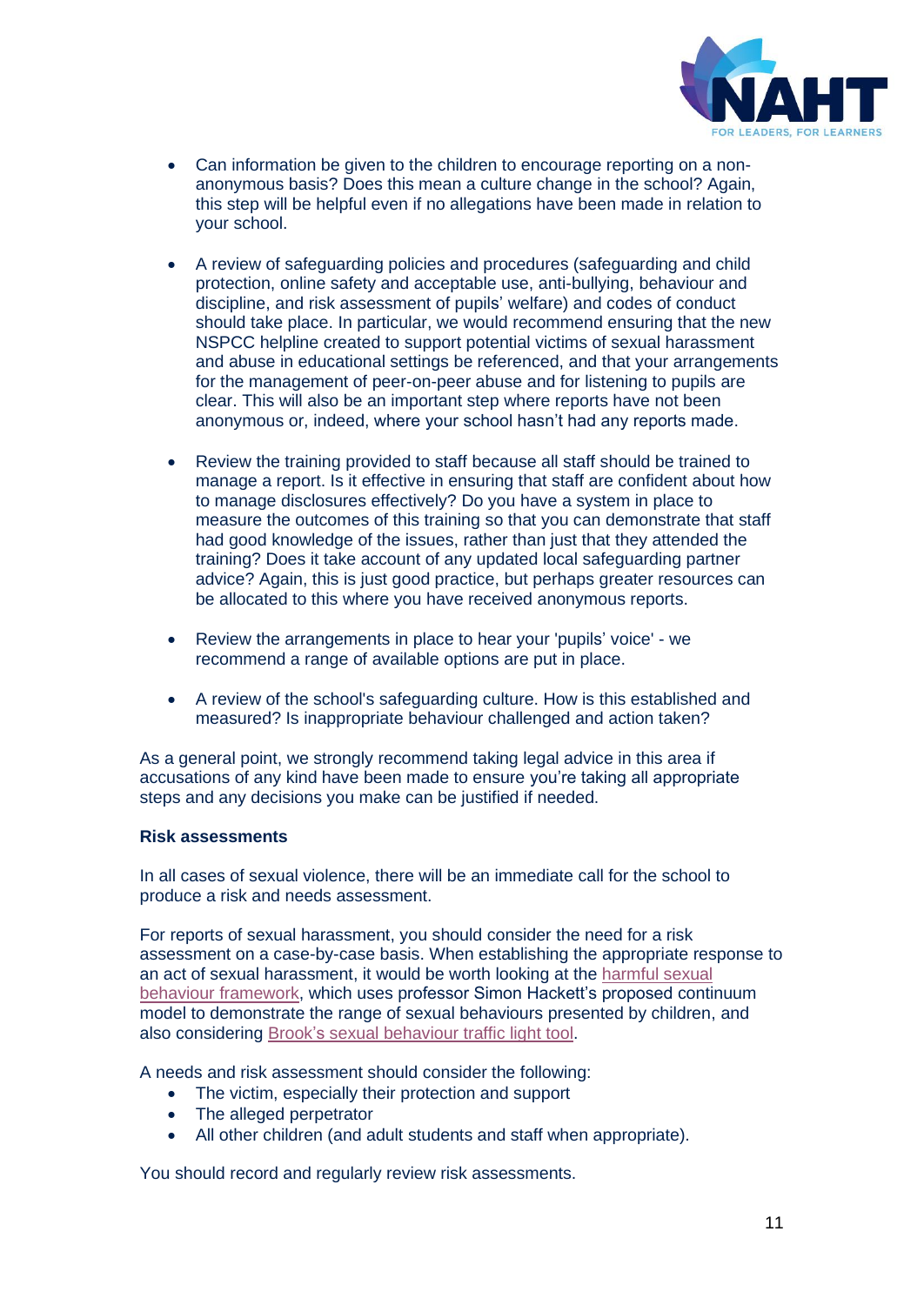

The DSL (or a deputy) must ensure they are engaging with children's social care and specialist services. Any risk assessment produced by social workers will inform the school or college in creating a strategy to support and protect their pupils and help to update its risk assessment.

#### **Case studies**

The case studies in section four of [sexual violence and sexual harassment between](https://www.gov.uk/government/publications/sexual-violence-and-sexual-harassment-between-children-in-schools-and-colleges)  [children in schools and colleges](https://www.gov.uk/government/publications/sexual-violence-and-sexual-harassment-between-children-in-schools-and-colleges) all relate to children of secondary school age, perhaps relating to the fact that it is more likely that harmful sexual behaviour will occur among children of secondary school age.

However, cases in primary schools can sometimes be particularly complex because of the age of alleged victims and perpetrators. Consider the two following case studies, which reflect the sort of calls that NAHT's advice line has received:

- 1) A five-year-old girl has complained to her parents that a boy in her class has made her and a friend pull down their pants. The father of the girl is demanding that the boy be permanently excluded for an act of sexual abuse
- 2) Two eight-year-old girls have complained to their teacher that a boy in their year group is regularly slapping their bottoms and grabbing at them during break times. One has stated that on the way home from school one day, the boy pulled her top off and ran off with it, laughing.

In both cases, the first task is to establish as far as possible what exactly happened while accepting the probability that the allegations are true. As a result, all necessary actions to protect both the alleged victims and alleged perpetrators should be taken.

If the investigations prove that the allegations are supported, then it will be necessary to follow the guidance very carefully as laid out in section four of [sexual violence and](https://www.gov.uk/government/publications/sexual-violence-and-sexual-harassment-between-children-in-schools-and-colleges)  [sexual harassment between children in schools and colleges.](https://www.gov.uk/government/publications/sexual-violence-and-sexual-harassment-between-children-in-schools-and-colleges)

You will have to ascertain whether each act constitutes what can be described as behaviour that is reflective of safe and healthy sexual development or represents harmful sexual behaviour (Brook's sexual behaviours traffic light tool and Hackett's continuum model).

In both cases, it would seem to be the case - based on the information presented – that the behaviours would be described as inappropriate to abusive in nature.

In case one, if the action of the boy was, as far as could be ascertained, the first time such behaviour had occurred, then the school might consider it appropriate to deal with it internally (although a call to NSPCC's helpline and the local authority to confirm the decision would be advised). Both sets of parents should be informed of the situation and reassured that it was being dealt with appropriately. The behaviour policy would be referred to and action taken as appropriate. It would be worth setting up a regular opportunity for the alleged victim's parents to report how their daughter is doing over the weeks that follow. The same opportunity should be given to the parents of the alleged perpetrator.